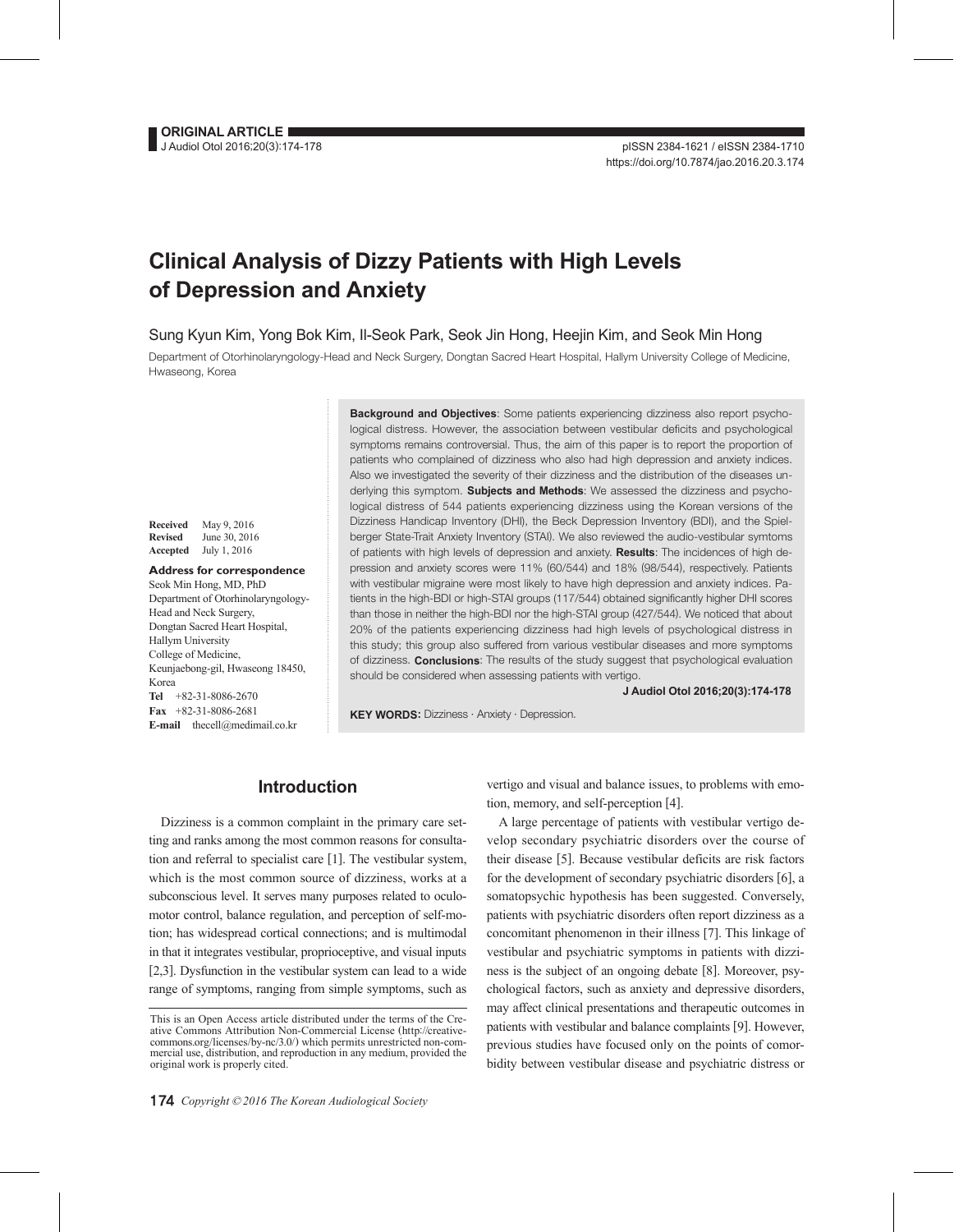on the mutual influence between the two disease entities [5- 8,10,11].

This study investigated the incidences of high depression and anxiety indices in a relatively large sample of patients experiencing dizziness and analyzed the severity of their dizziness and the distribution of the conditions underlying this symptom.

## **Subjects and Methods**

This prospective study, which was conducted among patients experiencing dizziness. Ethical approval was obtained by the Hallym University Institutional Review Board (IRB no. 013-098) . Patients were thoroughly informed about this study. Informed consent was obtained from the patients before enrolment of patients.

### **Subjects**

In total, 544 patients who complained of dizziness on visiting Hallym University Chuncheon and Dongtan Sacred Heart Hospital between January 2011 and May 2015 were included in the study. We excluded patients with central vertigo, a history of a previous psychological disorder, or suspicion of psychogenic dizziness.

All participants underwent a detailed diagnostic procedure consisting of clinical, neurological, and otological examinations. The vestibular function tests included positional, positioning maneuvers, a caloric test, and pursuit, saccadic, and optokinetic tests. Additionally, audiological tests, a complete blood count, and blood chemistry tests were performed.

#### Assessment of vestibular and psychological symptoms

Patients' dizziness and psychological symptoms were also measured using the Korean versions of the Dizziness Handicap Inventory (DHI), the Beck Depression Inventory (BDI), and the Spielberger State-Trait Anxiety Inventory (STAI). These scales were completed at the first visit. The Korean versions of these scales are translations of the original English text into Korean.

The DHI is a self-administered scale addressing the selfperceived handicapping effects of vestibular disease [12]. The BDI is a 21-item self-report scale developed to measure depressive symptoms. Response categories range from 0 (not at all) to 3 (very much), and total scores range from 0 to 63. A score >21 is considered to be depressive clinically [13]. The STAI scale measures four levels of anxiety, ranging from 1 (not at all) to 4 (very much), and the results are summed to yield a score between 20 and 80. A cut-off score of 55 is used to indicate clinically significant symptoms that reflect a state of anxiety [14]. Thus, we defined high depression and anxiety indices as a BDI score ≥21 and a STAI score ≥55, respectively, and we classified patients experiencing dizziness with high BDI and STAI indices into high-BDI and high-STAI groups, respectively, and patients who were not included in the high-BDI or the high-STAI group were classified into the relatively normal group.

We also examined the proportion of patients with high depression and high anxiety indices (high-BDI/high-STAI group) who also experience dizziness and identified their clinical symptoms.

#### Statistical analysis

The  $\chi^2$  test for independence was used to compare the rates of patients with high depression and anxiety indices by disease entity, and the Kruskal-Wallis test was used for comparisons of dizziness symptoms among groups. We used the SPSS software (ver. 17.0; SPSS Inc., Chicago, IL, USA), and a p value <0.05 was considered to indicate statistical significance.

## **Results**

The sample included 544 patients with an average age of  $46.3 \pm 14.78$  years; the male-to-female ratio was 155:389. The distribution of the disease entities underlying the symptoms of dizziness is presented in Table 1. Patients with orthostatic dizziness, sudden hearing loss with vertigo, recurrent vestibulopathy, non-specific dizziness, and post-traumatic dizziness were included in the 'other' group.

The incidences of patients with high depression and anxiety indices were 11.0% (60/544) and 18.0% (98/544), respectively. The number of patients with high BDI and/or high STAI scores was 117 (21.5%). Of these 117 patients, 41 (7.5%) had both high BDI and high STAI scores (high-BDI/high-STAI group), 19 (3.5%) had only a high BDI score (only high-BDI group), and 57 (10.5%) had only a high STAI score (only

|  | Table 1. Demographics of dizzy patients |  |  |
|--|-----------------------------------------|--|--|
|--|-----------------------------------------|--|--|

| Parameters          | $n (%)^*$                |
|---------------------|--------------------------|
| Age (years)         | $46.3 \pm 14.78$ (12-80) |
| Male:female         | 155:389                  |
| Causes of dizziness |                          |
| <b>BPPV</b>         | 196 (36.0)               |
| Vestibular neuritis | 60(11.0)                 |
| Meniere's disease   | 66(12.1)                 |
| Vestibular migraine | 89 (16.4)                |
| Others              | 133(24.5)                |
| Total               | 544 (100)                |

\*unless otherwise indicated. BPPV: benign paroxysmal positional vertigo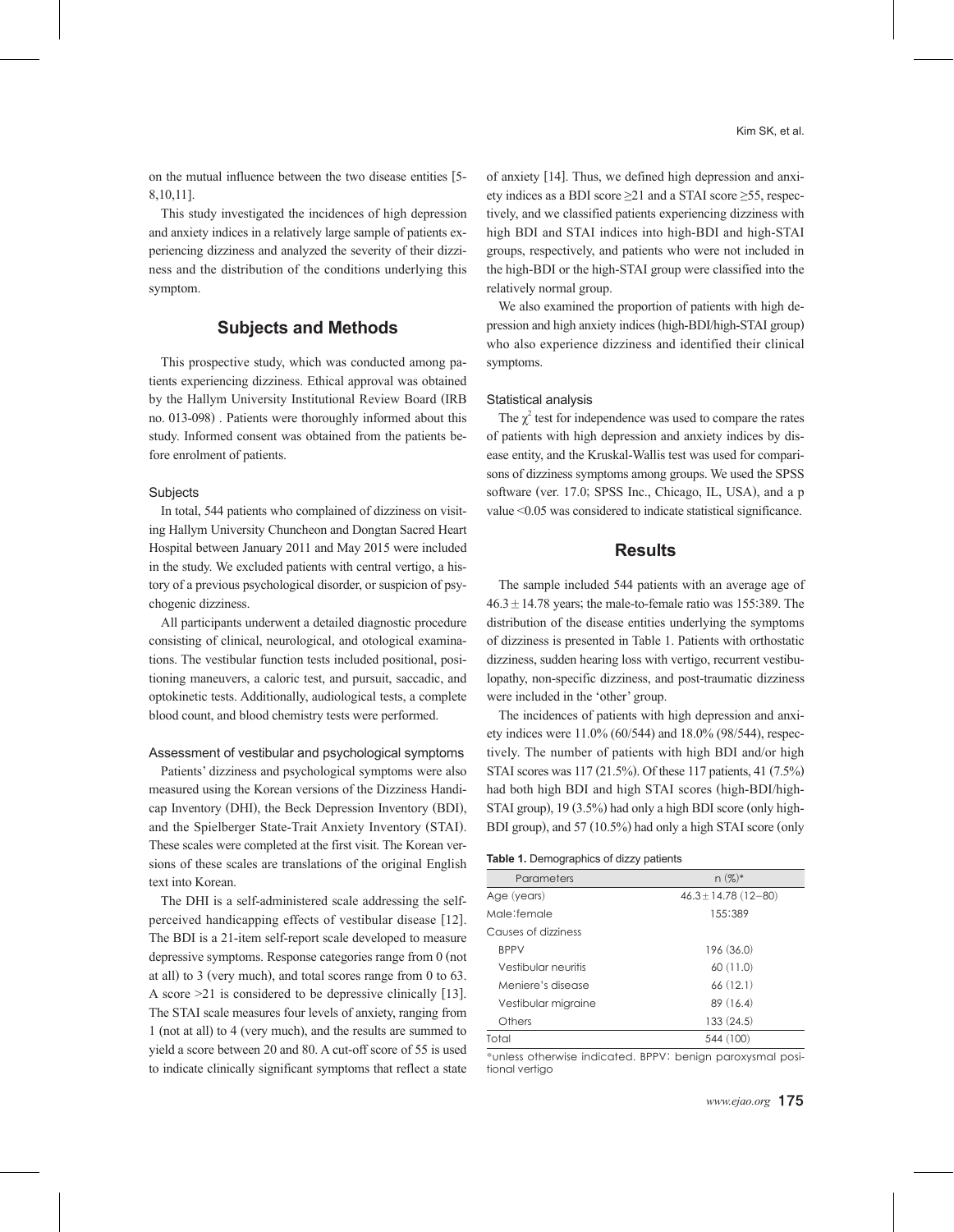high-STAI group). In total, 427 (78.5%) patients did not have a high BDI or a high STAI index and placed in the relative normal group (Table 2).

The distribution of patients with high BDI and high STAI indices according to underlying disease revealed no significant differences among the disease entities; however, patients with vestibular migraine showed the highest rates of having both high BDI and STAI indices. In terms of having a high BDI index, vestibular migraine was followed by Meniere's disease, other, and vestibular neuritis; in terms of having a high STAI index, vestibular migraine was followed by vestibular

**Table 2.** Incidence of patients with high depression and anxiety index

| Group                  | $n(\%)$    |
|------------------------|------------|
| High BDI group         | 60(11.0)   |
| High STAI group        | 98 (18.0)  |
| High BDI or STAI group | 117(21.5)  |
| High BDI and STAI      | 41(7.5)    |
| Only high BDI          | 19(3.5)    |
| Only high STAI         | 57(10.5)   |
| Relative normal group  | 427 (78.5) |
| Total                  | 544 (100)  |
|                        |            |

BDI: Beck Depression Inventory, STAI: Spielberger State-Trait Anxiety Inventory

neuritis, other, and Meniere's disease (Table 3).

The DHI scores, including the functional, emotional, and physical subscales, of the high-BDI or high-STAI group were significantly higher than those of the relatively normal group (Table 4). Our comparison of the high-BDI/high-STAI, only high-BDI, only high-STAI, and relatively normal groups revealed significant differences among the four groups with regard to total and subscale scores on the DHI. The high-BDI/ high-STAI, high-BDI, and high-STAI groups all obtained significantly higher DHI and subscale scores than the relatively normal group. Among these three groups, the high-BDI/high-STAI groups obtained higher total and subscale scores on the DHI than the only high-STAI group (Table 5).

## **Discussion**

There is a complex interaction between vertigo and psychological distress. In some individuals, vertigo may lead to psychological distress, whereas the reverse appears to be true in others in that their psychological distress manifests as vertigo or dizziness. Patients tend to avoid activities they associate with dizziness due to the unpleasant feeling of vertigo or anxiety about the potential for physical harm or social embarrassment [5,6,10,15]. The mechanism that links psycho-

|  |  |  |  |  | Table 3. Distribution of patients that have high depression and anxiety index according to the disease entities that develop the dizziness |
|--|--|--|--|--|--------------------------------------------------------------------------------------------------------------------------------------------|
|--|--|--|--|--|--------------------------------------------------------------------------------------------------------------------------------------------|

|                     | High BDI group |                     | High STAI group |
|---------------------|----------------|---------------------|-----------------|
| <b>Disease</b>      | $n/total$ (%)  | <b>Disease</b>      | $n/total$ (%)   |
| <b>BPPV</b>         | 18/196 (9.2)   | <b>BPPV</b>         | 28/196 (14.3)   |
| Vestibular neuritis | 6/60(10.0)     | Vestibular neuritis | 12/60(20.0)     |
| Meniere's disease   | 7/66(13.0)     | Meniere's disease   | 10/66(18.2)     |
| Vestibular migraine | 13/89 (14.6)   | Vestibular migraine | 23/89(25.9)     |
| <b>Others</b>       | 16/133 (12.2)  | <b>Others</b>       | 25/133 (18.8)   |
| Total               | 60/544(11.0)   | Total               | 98/544 (18.0)   |

All values are *p*<0.05. BDI: Beck Depression Inventory, STAI: State-Trait Anxiety Inventory, BPPV: Benign Paroxysmal Positional Vertigo

| Table 4. Comparison of DHI, including functional, emotional or physical subscales, between high BDI or STAI and relative normal group |  |  |  |
|---------------------------------------------------------------------------------------------------------------------------------------|--|--|--|
|---------------------------------------------------------------------------------------------------------------------------------------|--|--|--|

| Group                            | Age             | $DHI^*$         | Functional*     | Emotional*     | Physical*      |
|----------------------------------|-----------------|-----------------|-----------------|----------------|----------------|
| High BDI or STAI group $(n=117)$ | $45.4 \pm 14.8$ | $46.6 \pm 25.7$ | $18.9 \pm 11.5$ | $15.3 \pm 9.5$ | $12.6 \pm 7.6$ |
| Relative normal group $(n=427)$  | $46.51 \pm 4.8$ | $27.5 \pm 19.3$ | $11.2 \pm 9.0$  | $7.8 \pm 7.2$  | $8.4 \pm 5.5$  |
|                                  |                 |                 |                 |                |                |

\**p*<0.05. BDI: Beck Depression Inventory, DHI: Dizziness Handicap Inventory, STAI: Spielberger State-Trait Anxiety Inventory

| Table 5. Comparison of DHI, including functional, emotional, physical subscales among subgroups of high BDI or STAI group |  |  |  |
|---------------------------------------------------------------------------------------------------------------------------|--|--|--|
|---------------------------------------------------------------------------------------------------------------------------|--|--|--|

| Group                            | DHI                 | Functional          | Emotional                 | Physical           |
|----------------------------------|---------------------|---------------------|---------------------------|--------------------|
| High BDI and STAI group $(n=41)$ | $53.42 \pm 4.6^{*}$ | $21.9 \pm 10.5^{*}$ | $17.9 + 9.9$ <sup>*</sup> | $14.1 \pm 6.5^{*}$ |
| Only high BDI group $(n=19)$     | $47.9 \pm 25.0*$    | $19.8 \pm 11.2^*$   | $15.5 \pm 9.2^*$          | $12.6 \pm 6.8^*$   |
| Only high STAI group (n=57)      | $41.2 + 14.2*$      | $16.5 + 11.2*$      | $13.7 \pm 7.8^*$          | $11.4 \pm 8.3^*$   |
| Relative normal group $(n=427)$  | $27.5 \pm 19.3$     | $11.2 \pm 9.0$      | $7.8 \pm 7.2$             | $8.4 \pm 5.5$      |

\**p*<0.05, significantly different from relative normal group, †*p*<0.05, significantly from only high STAI group. BDI: Beck Depression Inventory, DHI: Dizziness Handicap Inventory, STAI: Spielberger State-Trait Anxiety Inventory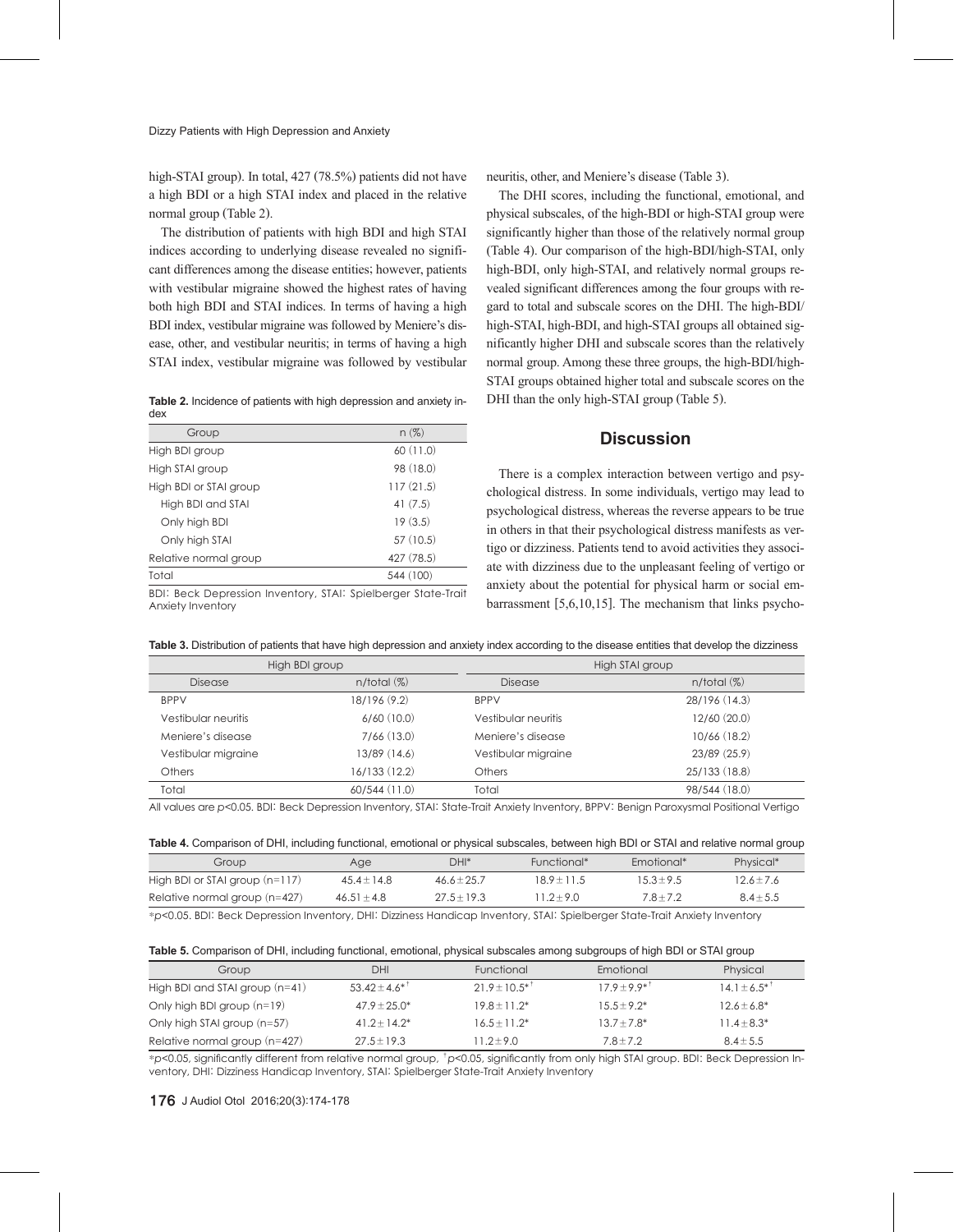logical distress and symptoms of dizziness or vertigo remains unclear, but several authors have suggested that it is related to the substantial overlap between the neuroanatomical regions and neurotransmitters involved in the vestibular system and the pathways implicated in emotional states [10,16].

The prevalence of patients with high depression and anxiety indices were 11% and 18%, respectively, among those experiencing dizziness, which are relatively low compared with those in some previous studies. Garcia, et al. [17] observed a psychological manifestation in 63.4% of vertigo patients and diagnosed as panic disorder, depressive disorder, anxiety disorder. Also Grunfeld, et al. [18] and Ketola, et al. [19] reported that over the 45% patients who have dizziness could be classified as depressed or anxious based on the selfreported instruments.

The difference in the prevalence of psychiatric conditions among individuals with vestibular vertigo found by several studies may be due to differences in standards of psychological distress that were used or in the populations studied. We adopted relatively high cut-off values for our definition of psychological distress in terms of BDI and STAI scores, and we may have also excluded patients with suspicious psychogenic vertigo or a history of a previously psychiatric disorder. Thus, for patients with high BDI or STAI indices, we enrolled patients with clinically relevant psychological distress, such as depression and anxiety, and minimized the impact of psychological distress that may affect dizziness or be a pre-existing medical condition.

It has been reported that specific comorbid psychiatric disorders were more prevalent in patients with certain vestibular disorders [5]. In our study, patients who were diagnosed with vestibular migraine had the highest prevalence of high BDI and high STAI scores, although this difference was not statistically significantly different from the rates in other disease entities. Next, the prevalence in patients with Meniere's disease and the 'others' group showed a relative high rate in BDI. In episodic vertigo conditions, such as vestibular migraine, patients may unexpectedly experience intense and recurrent vertigo attacks, which may be a particular burden [11]. BPPV, the most common cause of vestibular vertigo, but, in the BPPV patients, prevalence of high BDI or STAI indices is the lowest among various disease entities. Although BPPV may induce severe and rotatory vertigo, the duration of symptoms is very short, the symptoms respond well to canalolith repositioning maneuvers, and the prognosis is mostly good. Thus, BPPV alone is not enough to induce the development of severe psychological distress.

Patients with psychiatric comorbidities reported more psychosocial impairment, including more vertigo-related symp-

toms. In longitudinal studies, patients with mixed physical and psychological symptoms were found to be at risk of remaining symptomatic and handicapped. Depressed or anxious patients often become passive, withdrawn, apathetic, and excessively help-seeking; these factors may then contribute to negative reactions to dizziness [20].

The DHI has proven to be a useful instrument for documenting the consequences of vestibular and/or balance impairment in terms of disability and handicaps [12]. We found that patients with high levels of psychological distress obtained higher DHI scores, including on the three subscales, than patients with neither a high BDI nor a high STAI score. It was also observed that patients with high BDI and high STAI indices had significantly higher DHI scores than patients with only a high STAI index and neither a high BDI nor a high STAI index. These findings indicate that patients experiencing dizziness and high levels of psychological distress may have more vertigo symptoms; in particular, patients with both depression and anxiety have more vertigo symptoms.

We found that the incidences of patients with high depression and anxiety indices were 11.0% (60/544) and 18.0% (98/544), respectively. The rates of patients with high depression and anxiety indices was highest in those with vestibular migraine, and patients with high levels of psychological distress reported more vertigo symptoms. Thus, this phenomenon should be considered when assessing patients with vertigo.

#### **Conflicts of interest**

The authors have no financial conflicts of interest.

#### **REFERENCES**

- 1) Sloane PD. Dizziness in primary care. Results from the National Ambulatory Medical Care Survey. J Fam Pract 1989;29:33-8.
- 2) Massion J, Woollacott MH. Posture and equilibrium. In: Bronstein AM, Brandt T, Woollacott MH, editor. Clinical Disorders of Balance, Posture and Gait. London: Arnold;1996. p.2-4.
- 3) Cullen KE. The vestibular system: multimodal integration and encoding of self-motion for motor control. Trends Neurosci 2012;35: 185-96.
- 4) Borel L, Lopez C, Péruch P, Lacour M. Vestibular syndrome: a change in internal spatial representation. Neurophysiol Clin 2008; 38:375-89.
- 5) Eckhardt-Henn A, Best C, Bense S, Breuer P, Diener G, Tschan R, et al. Psychiatric comorbidity in different organic vertigo syndromes. J Neurol 2008;255:420-8.
- 6) Jacob RG, Furman JM. Psychiatric consequences of vestibular dysfunction. Curr Opin Neurol 2001;14:41-6.
- 7) Yardley L, Beech S, Weinman J. Influence of beliefs about the consequences of dizziness on handicap in people with dizziness, and the effect of therapy on beliefs. J Psychosom Res 2001;50:1-6.
- 8) Best C, Tschan R, Eckhardt-Henn A, Dieterich M. Who is at risk for ongoing dizziness and psychological strain after a vestibular disorder? Neuroscience 2009;164:1579-87.
- 9) Staab JP, Ruckenstein MJ. Which comes first? Psychogenic dizziness versus otogenic anxiety. Laryngoscope 2003;113:1714-8.